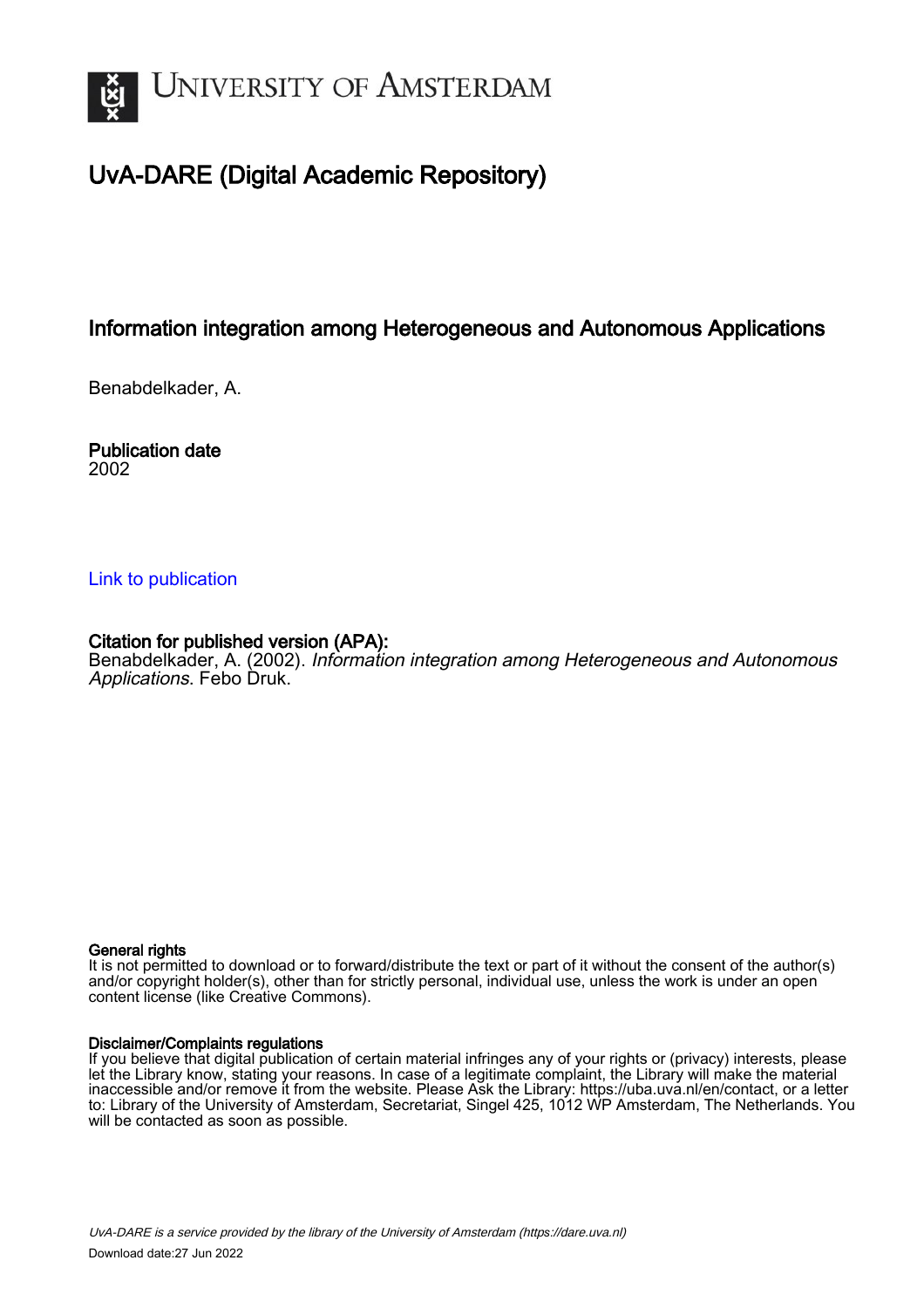# Chapter 7

# Conclusions and Future Work

### 7.1 Overview

AA wide variety of distributed applications are nowadays emerging in diverse domains of science, business, engineering, education, e-commerce, tourism, etc. These applications deploy various database systems for the management of their information, in which the diversity stems from reasons related to the specific information management requirements and the objectives targeted by these applications. Other reasons may also concern suitability, efficiency,, and security. In today's organizations, new and existing applications such as design, manufacturing, or decision making environments, require access to data stored in several of pre-existing databases detained at several local and remote sites. To satisfy the new information management requirements of these organizations, a strong information integration systemm must be designed and developed, serving the need for information integration and interoperation among these organizations.

This dissertation describes the design and development of an information integration approach to support the integration of heterogeneous information sources while preserving their local autonomy and distribution. The first step in this direction consists of a global survey focusing on the related research and approaches for information integration and interoperation among autonomous and distributed systems. The survey of existing approaches emerging in this domain forms the **state-of-the-art** and the related research work for the dissertation.. Considering the main emphasis of the thesis, this survey is conducted by a *classification of existing approaches and methodologies* for information integration. Classification of these approaches, as addressed so far by other researchers, is mostly based on three concepts of database architectures, data access and storage mechanisms, and systems interoperation.. The taxonomy for information integration approaches, proposed in chapter 2.. divides them into two main categories: *Distributed Systems* and *Integrated Systems.* Distributed systems typically share common database control software at both DBMS servers and applications. Integrated systems however, support database applications that address decentralized/autonomous database control, using different representations and data modeling systems. Within each of these two categories several approaches are identified, studied, and evaluated based on the applications' requirements.

Research on integrated systems distinguishes between *Physical Integration* and Virtual *Integration.* In a *Physical Integration* the data originating from local and remote sources are integrated into one single database on which all queries can operate. In *Virtual Integration*,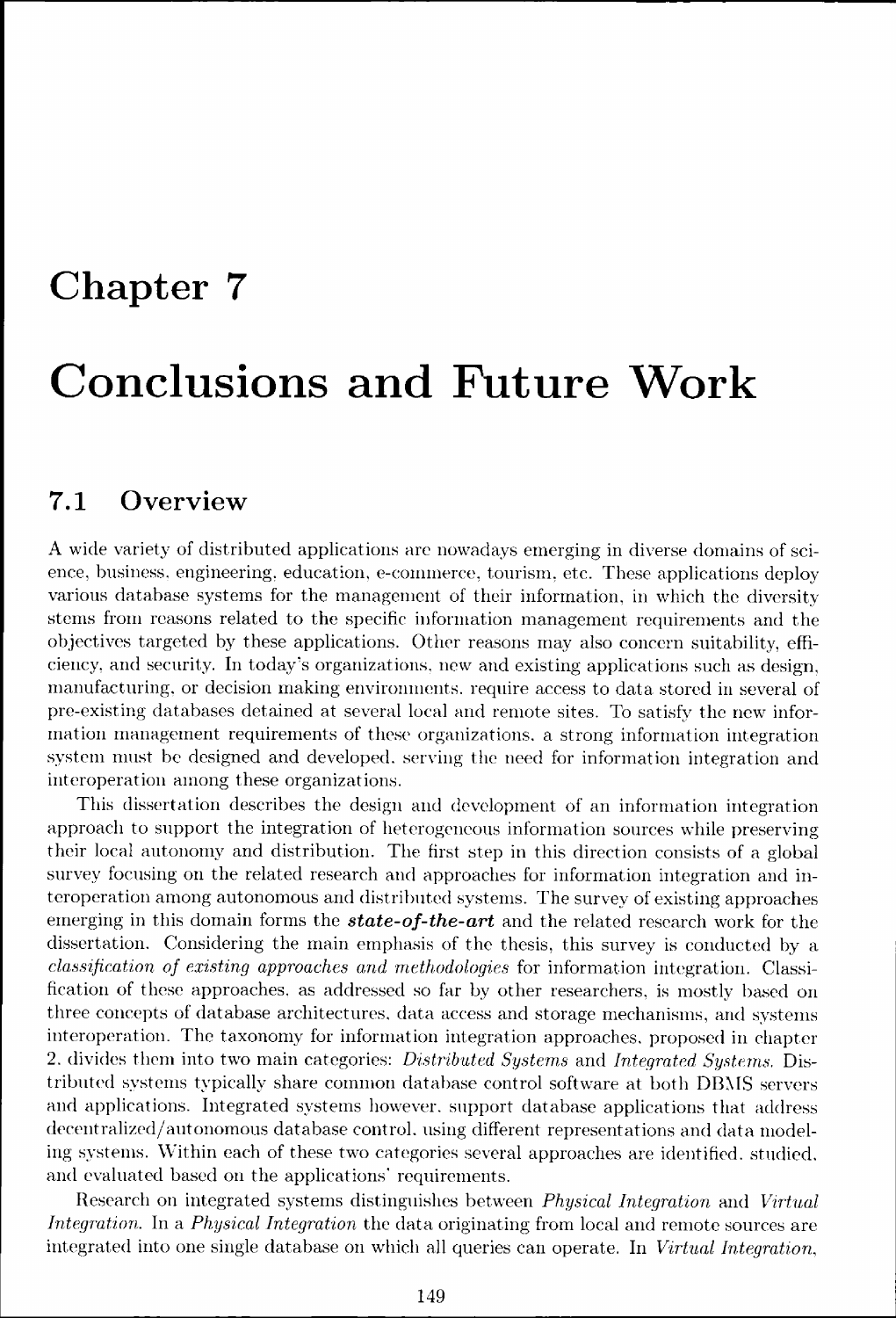data remains on the local/remote sources, queries operate directly on them and data integration takes place on the fly during the query processing. At deeper levels of the taxonomy, when the required level of integration becomes more complex and when the requirements are higher, the variety of the proposed approaches becomes more and more specific and complex.. On one hand, the physical integration expands into *centralized databases* and *data warehouses*. In a centralized database, information is migrated from various sources into a universal DBMS, while in data warehousing information may be imported in different format and volume than it exists in its originating sources. On the other hand, the virtual integration derives into *federated* and *non-federated* systems. Furthermore, each of these systems can be either *loosely* or *tightly coupled*.

Most approaches presented and discussed in chapter 2, do not properly support the extensibility and the evolution of applications, rather they address specific domain-dependent cases.. Adding a new site to the federation, or applying a given approach to a different application domain, requires considerable expertise and effort in order to interface it with alll systems participating within the federation. Still, these approaches bring considerable advantages, which can be adapted and deployed. The information integration approach, we presented in chapter 6. benefits from these approaches and follows a strategy, supportingg standard languages, generic tools, and middleware solutions. The major benefits from which, the integration approach takes advantages are discussed in details in section 7.2.

The development of several systems and tools to support the management and exchange of information and the data integration purposes, during the preparation of the thesis, has provided the means to better understand the complexity of such processes, and to better deploy standard tools and middleware solutions.

- 1.. The *Waternet* system, presented in chapter 3. aims at an evolutionary knowledge capture and management system supporting the control, optimal operation, and decision making for the management of water distribution in a network of expert systems, provided the proper environment for developing an open and flexible architecture for integration of different Waternet modules. From the development of the Waternet integrated/federated environment, we learned how to design and develop flexible, open, and reliable environments for information management systems supporting the following characteristics:
	- System openness, so that different sites can be added to/removed from the federation community, in order to support the specificities of different application domains. .
	- Data distribution, so there is no need to develop a single global schema and a common glossary of concepts among the networked sites.
	- Complete data location transparency to the user, of logical/physical distribution of information among the sites in the network.

The developed aspects and the lessons learned, during the design and development of the *Waternet* system, contributed to  $\mathbf{GFI}_2\mathbf{S}$  by tackling the fundamental schema management challenges at the federation layer, and by serving the system openness through the adoption of the data adapters at the node layer.

2.. The *MegaStore* framework, presented in chapter 4. aims at the design and set-up of the necessary database structure and platform architecture for advanced e-commerce applications,, and in specific, addressing the CD and music industry. It provides a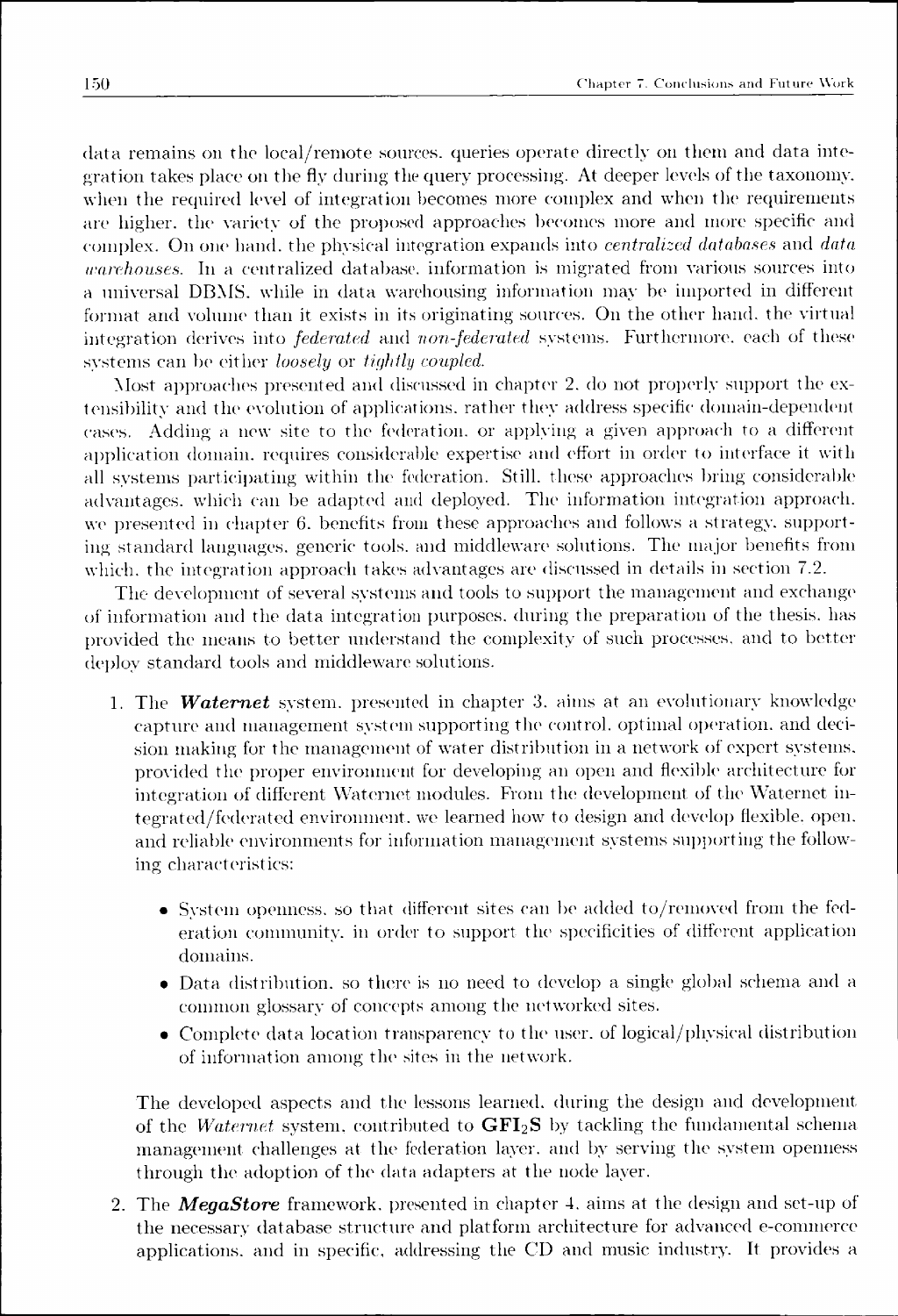good example for the deployment of database standards and middleware solutions. Its development is supported through the coupling of Web standards and middleware with advanced database technologies. The main idea behind the developed framework for MegaStore is to design a comprehensive system to support applications with the following characteristics:

- Facilitate the storage and manipulation of multimedia large data sets.
- Provide a flexible information classification and clear separation between public and proprietary data.
- Extend Web services in E-Business applications with the functionalities for flexible navigation through complex Web objects, scalability as necessary for multimediaa large objects, high performance as required by multi-users applications, and so on.

The design and development of MegaStore framework contributed to **GFI<sub>2</sub>S** through (1)) the deployment of database standard and Internet Middleware supporting system reusability. (2) the development of a parallel/distributed database server assuring system efficiency, and (3) the development of user friendly interfaces assisting advanced/ordinary users in accessing the underlying information sources.

- 3.. The *Virtual Laboratory (VL)* Information Management, presented in chapter 5. aims at the design and development of a software layer and an enhanced architecture, supporting scientists in their experimentations, and providing the basic information managementt requirements for the emerging multimedia applications in e-science. Our contribution within VL Information Management focuses on specific advanced features, functionalities, and facilities introduced and developed for management of scientific data for VL applications. Specific subjects addressed within VL include:
	- *Strategies* for storage and retrieval of large scientific data sets.
	- *Use of standards* for scientific data modeling and archiving.
	- *Universal and schema free access* to scientific data.
	- Access to scientific data based on the *predefined visibility restricted schemas.*
	- *Scientific Results Publishing, performance issues, Benchmarking tests,* etc.

The concepts, addressed within the VL Information Management framework, addressed a number of important issues that can be applied at every site to better enable it as a node in the cooperation network. On one hand, individual sites can benefit from the use of these concepts to efficiently build their applications independently of other sites. On the other hand, the use of standards at local sites helped the development of information integration mechanisms for  $\text{GFI}_2\text{S}$ .

The approaches for *Waternet* and *MegaStore* systems provide specific mechanisms for the design and development of information integration systems, and illustrate the main benefits of using standard solutions to support the information sharing and the data integration. While. the VL Information Management, particularly employs these standard concepts to the information integration mechanism and provides a forward benefit to it. VL information management framework applies the Web and database standards at every site, making its componentss stronger and more suitable for integration and cooperation, while preserving their full autonomy and specific characterization. The various concepts and lessons learned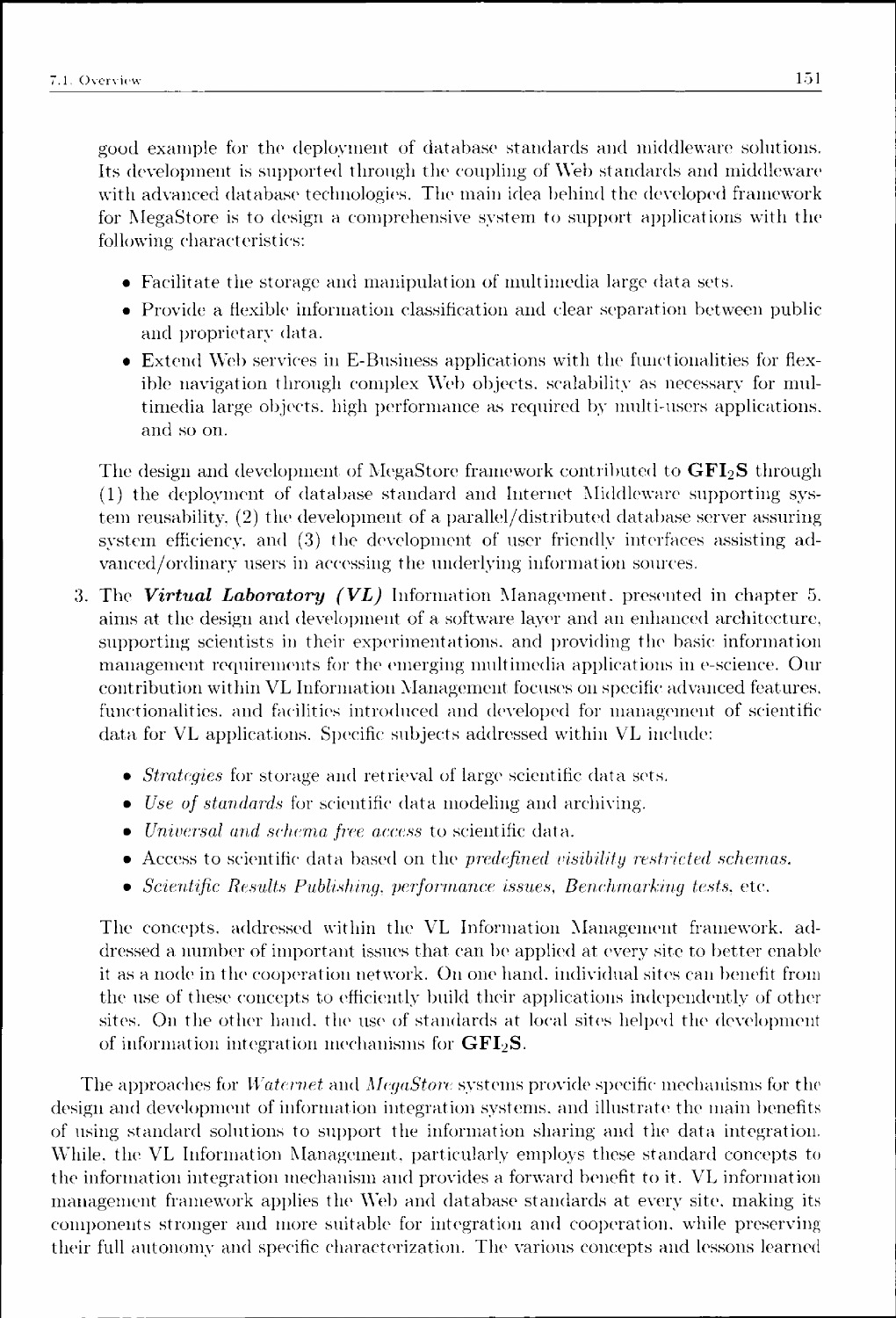during the development of the application cases, described above, have contributed to the design and partial development of a generic and flexible information integration system.

The *Generic and Flexible Information Integration System (GFI<sub>2</sub>S)* is designed and partially developed to give its users and applications, access to heterogeneous information sources through generic and flexible interfaces. The distinctive features of the **GFI<sub>2</sub>S** integration approach reside in (a) the *specific combination* of database standards and Internet middleware with the fundamental research approaches, and (b) the way in which *they are deployed and inter-linked* within the components of GFI2S architecture. Its architecture smoothes the transition from relational and object-relational database systems to aa system that unifies most DBMSs capabilities. The **GFI2S** approach, which follows the ODMG standards, is considered to support different data sources and provides application developers with a single, seamless application view, and unified access to all information in those underlying data sources. The **GFI<sub>2</sub>S** integration architecture is constituted of two main components of:  $(1)$  Local Adaptation Layer (LAL), that facilitates the access to the underlying databases in the node, and (2) the Node Federation Layer (NFL), that provides linkss to the information and applications outside the nodes and supports the information sharingg and interoperation. This two-component architecture of **GFI2S** provides existing systems with efficient means for their interconnection and interoperation, while preserving their heterogeneity, distribution, and full autonomy. The **GFI<sub>2</sub>S** architecture benefits from existing approaches and applies emerging information technology to support the new requirementss of scientific and advanced applications. More details regarding the benefits of **GFI<sub>2</sub>S** comparing to other approaches are described within the next sections.

### 7.22 GFI2S Compared to Other Approaches

The design approach of **GFI<sub>2</sub>S** benefits from the careful choice of its specific components. The components are decided based on the state-of-the-art in the area of information integration for systems interoperation. Additionally, in order to support the new requirements from emerging scientific and advanced applications, the **GFI**<sub>2</sub>**S** approach utilizes database standards.. Internet technology, and Middleware solutions. The main aspects which are taken into account in the design of  $\text{GFI}_2\text{S}$  system are listed below:

- $\ddot{\mathcal{R}}$  Standard languages for data modeling and information access are adopted at the federated layer of **GFI**<sub>2</sub>S. In the area of information exchange and data integration. several initiatives are emerging in the direction of standardization (e.g. STEP, and NetCDF). Most initiatives consider their specific terminologies for the data representation and manipulation. Thus, new standards are appearing rapidly, while, similar solutions already exists: the database standards. The **GFI<sub>2</sub>S** approach benefits from these initiatives and extends the usage of their architectures via the use of database standards in term of data modeling, querying language, and information exchange. In the  $\text{GFI}_2\text{S}$  information integration approach, data is not bi-translated, rather, queries are sent from one site and data is received from the other site.
- \* The federated schema constitution within **GFI<sub>2</sub>S** is based on and extends the PEER approach.. PEER uses its specific language for schema definition, mapping derivation, and query formulation. While, **GFI<sub>2</sub>S** uses the UML for data modeling, ODL for data definition, and OQL for data access and information retrieval. Such an approach for schema and data management makes  $\text{GFI}_2\text{S}$  an open integration facility for other systems, which are compliant to these standards.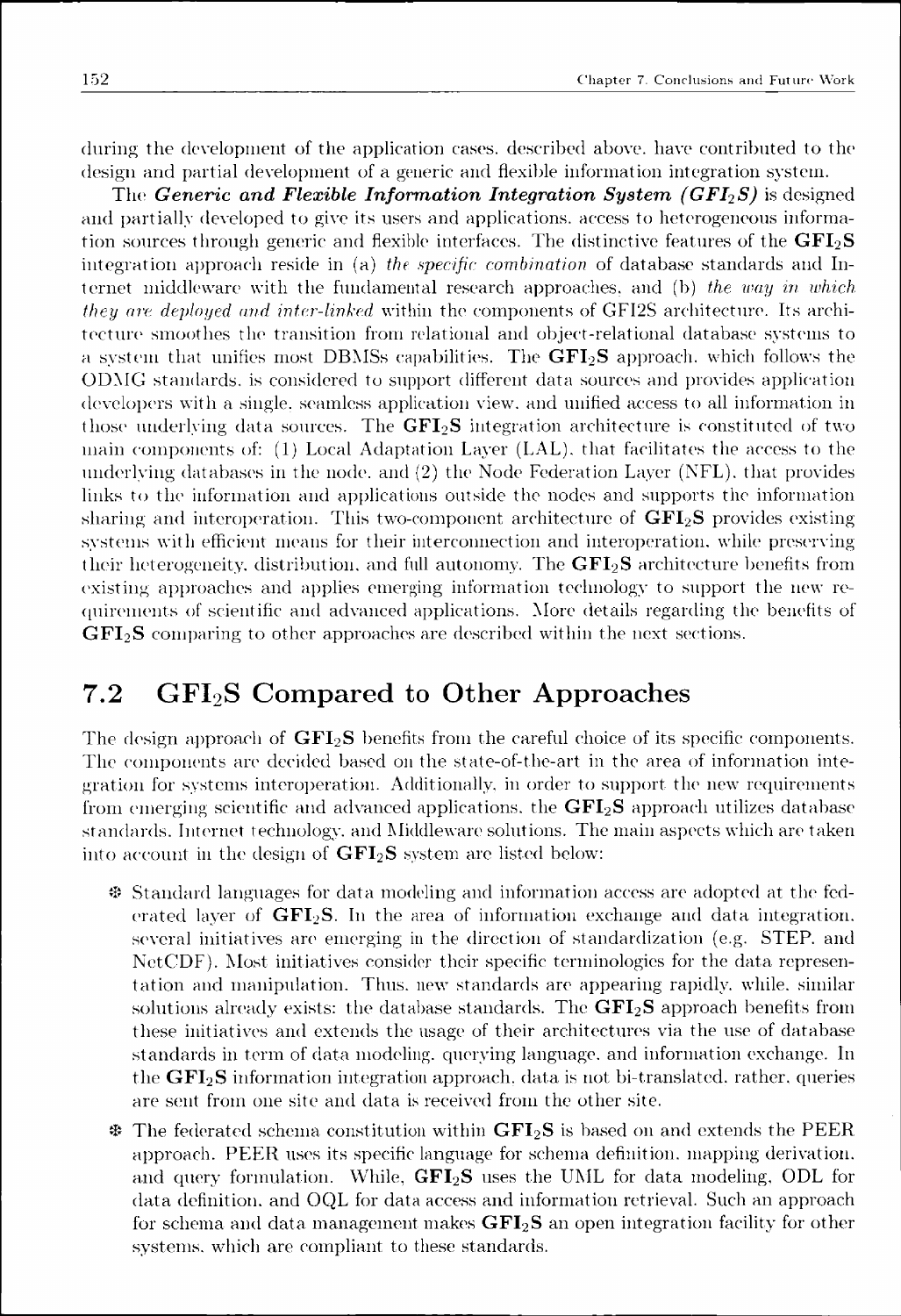- && The usage of XML and OIF data formats within the **GFI <sup>2</sup> S** system, facilitate the applicability of database concepts to the federation by enforcing the data exchanges between different organizations in a widely accepted format. The availability of data in standard formats of XML and OIF, within the collaborative environments, reduces the number of wrappers to be developed, and facilitates the data translation among heterogeneous systems when services are requested between them.
- *%%* The use of Object-Oriented database standards as common languages for dat a modelingg and querying provides the possibility for integrating most types of applications ranging from the CODASYL network model, to relational model, to object-oriented and Object-Relational models.
- *00* The use of extended ODMG mechanisms supports the mapping specification and derivation operations between the underlying data sources and the integrated database schema,, at the **GFI2S** federated layer.
- $\ast$  The structural representation and the semantics resolution of data from heterogeneous sources are enforced at the  $\text{GFI}_2\text{S}$  federated layer by a dictionary of terms and a dictionaryy of semantics. These dictionaries, which are available for each exported/integrated schema,, help users in defining their own federated schemas without the need for external support from experts that devote the sharable (exported) information. The dictionary of terms serves for automatic conflicts resolution, while, the dictionary of semantics reflects in fact the experts' knowledge of the application.
- *^^* The **GFI2S** federated architecture adapts the approach of defining conceptual wrapperss for legacy databases and developed the Local Adaptation Layer (LAL), in order to provide interoperability between legacy systems. The LAL extends the role of wrapperss to also include information about users authentication and information visibility levels. .
- 00 The specific data structure and querying language of each node within the federation are preserved. Queries formulated at the **GFI**<sub>2</sub>**S** federated layer are translated to be conformm to the local data source query language before being executed. Additionally, the local results are translated to the common format adopted at the federated layer. Therefore, the **GFI<sub>2</sub>S** federated approach does not require translating the complete existing data of different databases to the federated layer, rather, it focuses on translating only the part of data that is needed to be exchanged, e.g. the result of a query into a common format.

### 7.33 Lessons Learned

Generic and Flexible Information Integration Systems must satisfy the requirements of Flexibility and Genericness. From the design of the  $GFI_2S$  information integration approach, we learned that flexibility of information integration systems resides in the architecture they rely on, while their genericness can be achieved via the deployment of database standards, Internet technologies, and middleware solutions. Thus, the learned aspects are to be considered in the design and development of information integration systems, in order to provide an open facility for integration/interoperation among heterogeneous, distributed, and autonomouss sites. Below is a list of the main lessons learned and the expertise gained within the design and development work of the various R&D projects, during the preparation of this dissertation: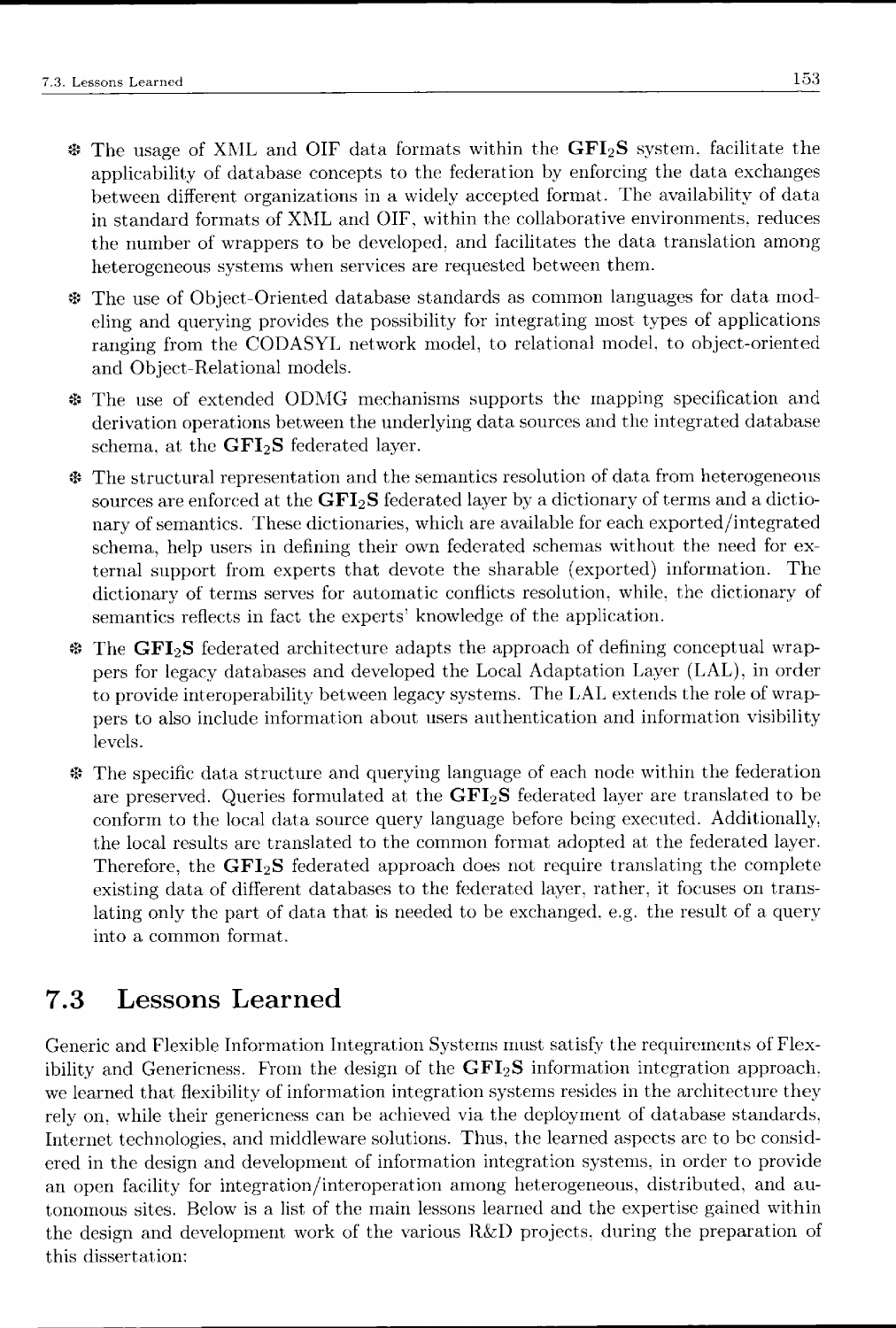**O** The use of two components (LAL and NFL) for the information integration among networked sites makes the integration mechanism flexible. This flexibility is supported from two sides, on one hand, sites can join or quit the federation: on the other hand, the schema integration strategy followed at the node federation layer allows for a customized integration, which can be tailored to the need of each site.

 $\bullet$  The use of object-oriented database standards and middleware solutions at the federated layer of the  $GFI<sub>2</sub>S$  makes its architecture generic. Each site that wishes to join the federation only needs the knowledge about its "underlying database system" and about the "standard languages and formats" adopted at the federation layer. The local users at each site gain proper expertise about the underlying local application's characteristics and specifications. At the same time, the standard languages and formats adopted at the federation layer are mostly understood by these users.

©© The use of standard languages for data definition and information access (ODL. OQL/SQL.. XML}, which are widely adopted by a large community, reduces the efforts needed when defining export and integrated schemas, and facilitates the access to data within networked applications.

**O** The use of middleware and standards mechanisms for data access (e.g ODBC and .JDBC).. information exchange (e.g. XML), and communication protocols(e.g. CORBA) playy an important role in reducing the number of intermediate interfacing tools, unifies the access to shared information, and facilitates the data integration among heterogeneous databases and applications.

©© The Consideration of data aspects such as. scientific information, large data sets, and complex inter-linked objects supports the development of complex applications. In addition, the provision of generic mechanisms and tools for scientific data publishing. based on tailored views on the sharable data, preserves systems' autonomy and hides private data from outside users.

Various concepts, enumerated above, provide the base information integration aspects for systems interoperation. The next section will identify some of the remaining issues, in the area of information integration, that need to be further addressed and described.

### 7.44 Future Work

In order to facilitate the information integration process among heterogeneous applications. attempts to integrate autonomous, distributed, and heterogeneous applications must be strongly based on the use of database standards and middleware solutions. Middleware solutions unify the communication process among interconnected applications, while database standards unify their exchange of data. Thus, the use of database and middleware standards constitute the base for flexible, open, and generic integration among networked applicatiems.. Use of standards for elata modeling and information retrieval also eases the interoperation/collaboration process with pre-existing application and legacy systems, and reduces the need for construction of individual data translation wrappers.

However, in order to apply standard concepts to the environment of networked applications, certain extensions to database and middleware standards must be addressed to better support the information exchange and data integration among interoperable systems. For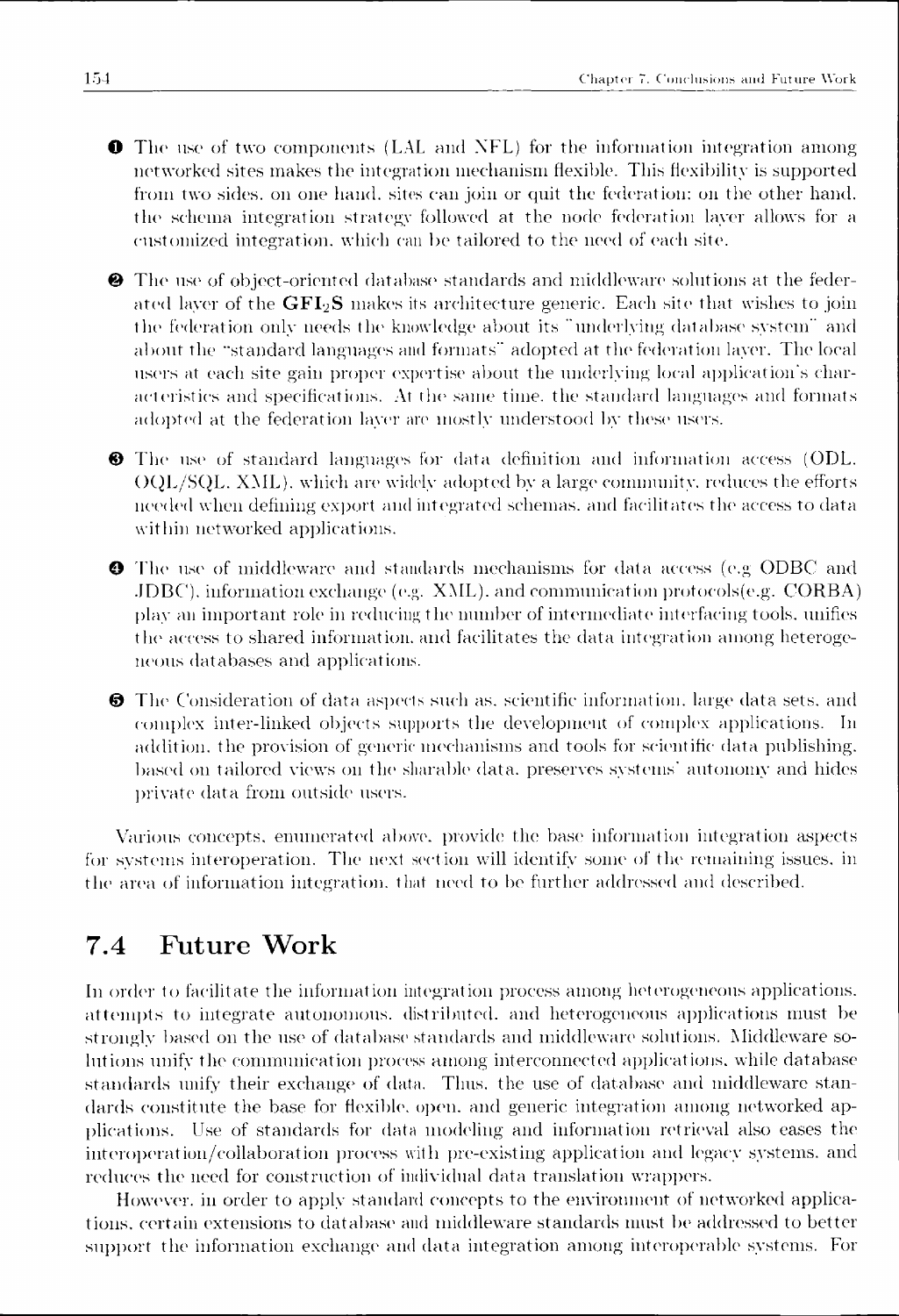instance.. In the database area (similar to many others), standards lag behind in supporting new features and the extensions provided by certain commercial and research database management systems.

Following areas require to be further addressed by the researchers in the field of information management, by the standardization community, and by the DBMS developers:

- The development of advanced standard constructs to better support the specific requirements of complex scientific applications, and to address their data types, objectorientation concepts, interoperation/integrated facilities, distributed computing, etc.
- The extension of database definition language to properly support the mapping constructss and the derivation operations is required, to better support the federation of several heterogeneous databases. As such the object definition language (ODL). for instance, needs to be extended to support the mechanism of schema integration in the area of federated databases. The extensions to the ODL are expected to address the definition of export and integrated schemas, and to provide a set of operations supporting the needs for their derivation mappings.
- The extension of database query language with object-oriented features is required. Currently,, different DBMS developers use their specific SQL/OQL extension mechanisms,, which differ from one DBMS to another. To overcome the issue of specific extensions, if not by standardization, there must be a consensus among DBMS developers about these extensions; at least a common agreement regarding the main required features such as object identifier, inheritance, path expression, and cross-relationship references must be achieved.
- The consideration of standard data exchange formats, e.g. XML for databases and in particular for information integration, raises several challenges for database research. Havingg XML focused only on the syntax for data representation partially increases the prospect of its integration. To support information integration at the semantic level, however, there must be a further standardization or agreements upon DTDs (schemas) in XML. Furthermore, at present, the XML data does not conform to a fixed schema: names and meanings of the used tags are arbitrary and the data is self-describing in XML documents. Therefore, several XML-issues need to be addressed to enable the information integration (e.g. languages for describing the contents and capabilities of XML sources, query reformulation algorithms, translation among DTD's, and obtaining source descriptions).

In addition, we must also admit that the issue of information integration is of a very high complexity, especially when the information sources are heterogeneous, distributed, and their local autonomy is preserved. This thesis work described a high level architecture for information integration, in order to give a global overview of a generic and flexible information integration system. Therefore, complete descriptions and full coverage of all the components of  $GFI_2S$  are out of the scope of this dissertation. Several components of  $GFI<sub>2</sub>S$  are addressed to the required level of details, while others are globally described. leaving a number of issues and problems to be further addressed by other researchers. Among the remaining issues that require further research, we enumerate: updates in federated schemas.. derivation mappings to cover the relationship concepts, and better addressing technology-independent issues (e.g. theories, and formal specifications). Some other issues in the domain of information integration were already addressed by the research community. for that reason these issues are addressed but not fully described in  $\text{GFI}_2\text{S}$  (e.g. federated queryy processing, wrappers, and semantics resolution).